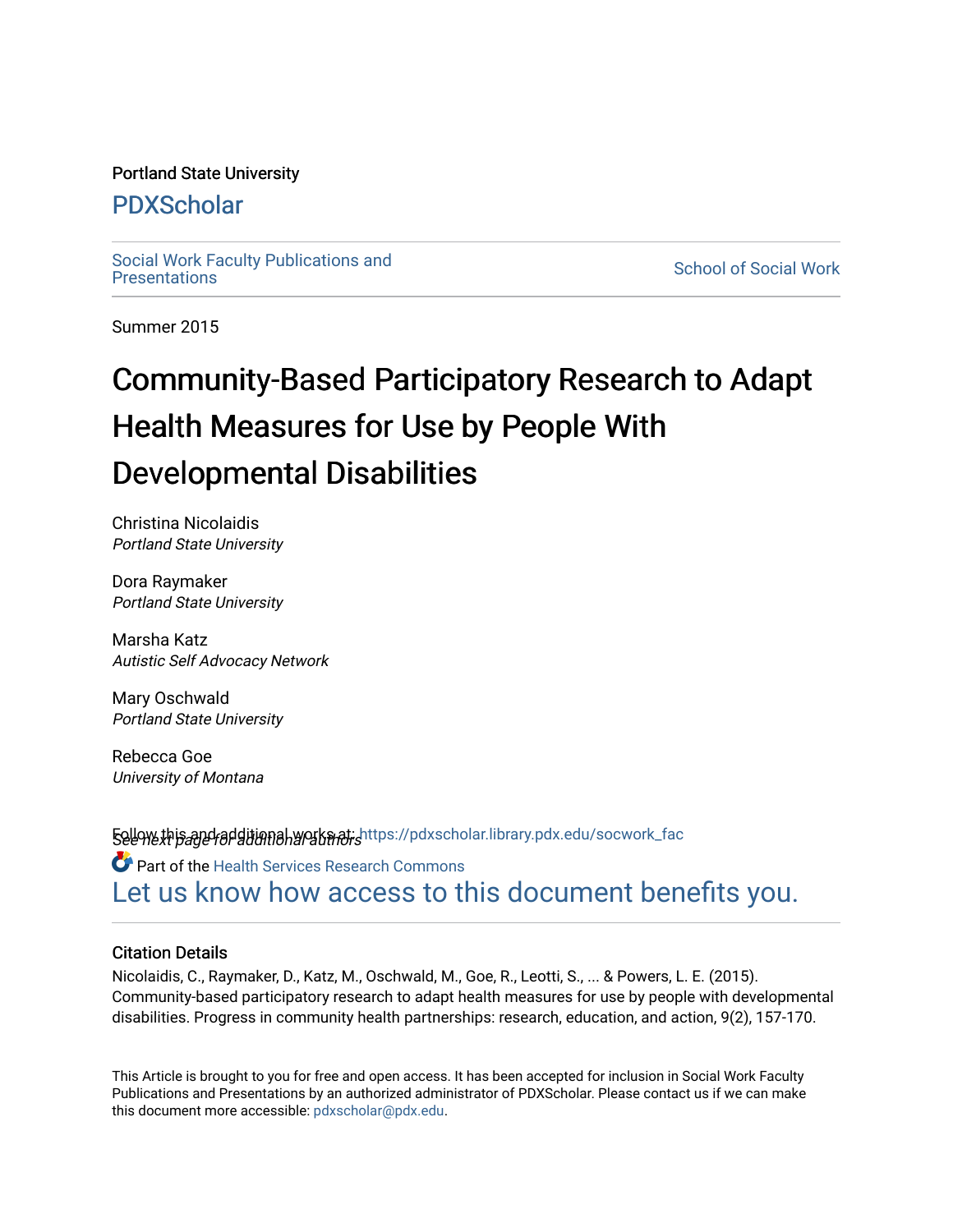## Authors

Christina Nicolaidis, Dora Raymaker, Marsha Katz, Mary Oschwald, Rebecca Goe, Sandra Leotti, Leah Grantham, Eddie Plourde, Janice Salomon, Rosemary B. Hughes, Laurie E. Powers, and Partnering With People With Disabilities to Address Violence Consortium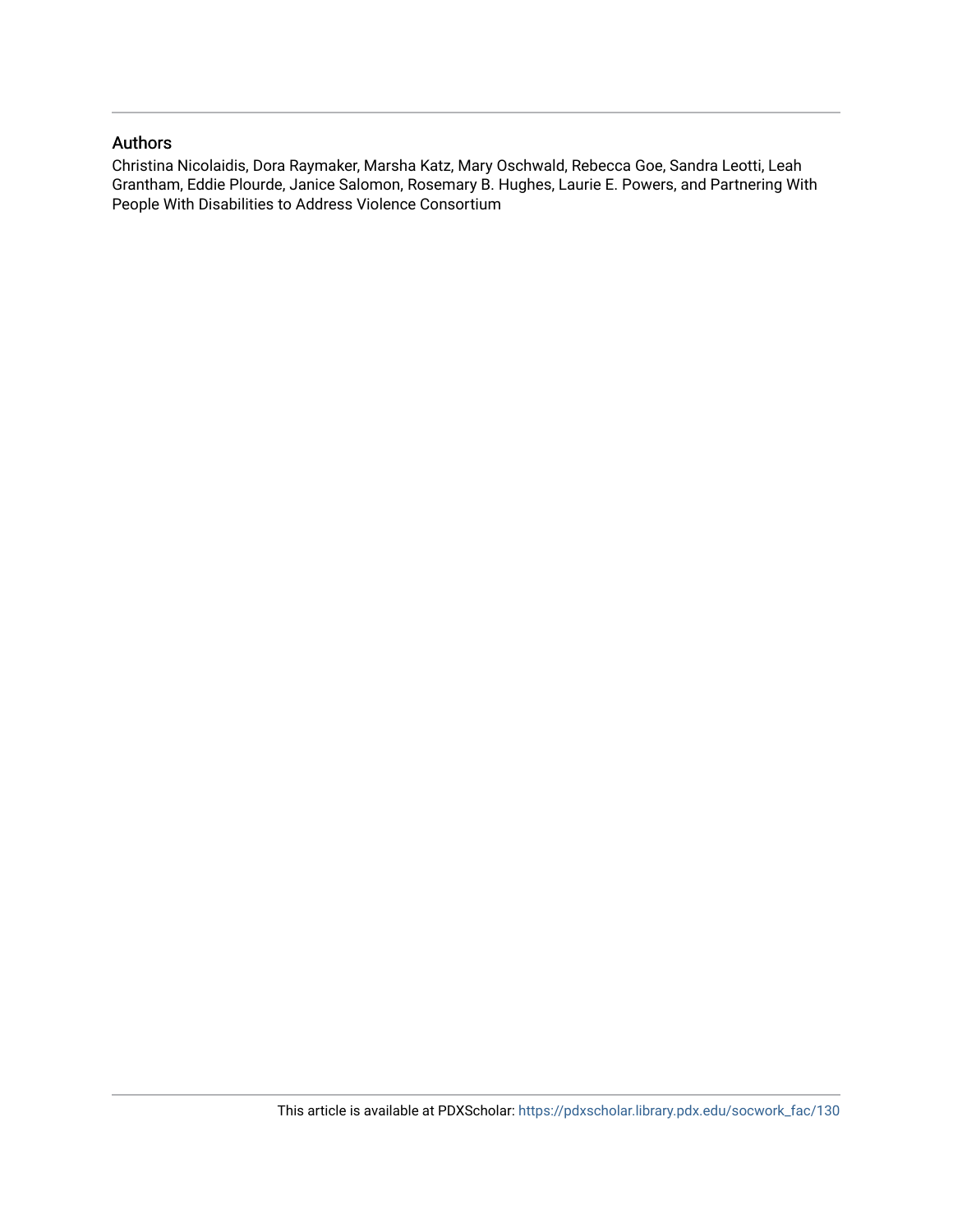# Community policy Brief



# Community-Based Participatory Research to Adapt Health Measures for Use by People With Developmental Disabilities

Christina Nicolaidis, MD, MPH<sup>1.2</sup>, Dora Raymaker, PhD<sup>3</sup>, Marsha Katz<sup>4</sup>, Mary Oschwald, PhD<sup>1</sup>, Rebecca Goe<sup>4</sup>, Sandra Leotti<sup>1</sup>, Leah Grantham<sup>4</sup>,

Eddie Plourde<sup>5</sup>, Janice Salomon<sup>6</sup>, Rosemary B. Hughes<sup>4</sup>, Laurie E. Powers, PhD<sup>1</sup>, and

#### The Partnering With People With Disabilities to Address Violence Consortium\*

(1) Regional Research Institute for Human Services, School of Social Work, Portland State University; (2) Departments of Medicine and Public Health & Preventive Medicine, Oregon Health & Science University; (3) Autistic Self Advocacy Network; (4) Rural Institute, University of Montana; (5) Self-Advocacy Coalition of Oregon (formerly Self Advocates as Leaders); (6) Missoula People First

\* The Partnering With People With Disabilities to Address Violence Consortium includes: *Principal Investigator:* Rosemary Hughes, PhD, (University of Montana); *Co-Principal Investigators:* Laurie Powers, PhD (Portland State University), Christina Nicolaidis, MD, MPH (Oregon Health & Science University); *Project Managers:* Marsha Katz, MA (University of Montana), Mary Oschwald, PhD (Portland State University); *Community Organizational Representatives to the Steering Committee:* Darren Larson (Summit Independent Living Center), Eddie Plourde (Self-Advocacy Coalition of Oregon, formerly Self Advocates as Leaders), Dora Raymaker, PhD (Autistic Self Advocacy Network), Lisa Howard (Bitterroot People First); Community Advisory Board Members: Elesia Ashkenazy, Leanne Beers, Mark Boatman, Gail Bernice Gardner, Nicole Gray, Leah Grantham, James Larocque, Mary Millin, Sherrie Osbourne, Janice Salomon, Albert Star, Andrew Tedlow, Annie Wallington; *Consultants:* Mary Ann Curry, RN, DNSc, Susan Robinson-Whelen, PhD; *Research Assistants:* Rebecca Goe, Sandra Leotti, Emily Lund.

#### What Is the Purpose of this Study/Review?

- • The Partnering with People with Developmental Disabilities to Address Violence project is a collaboration between academic researchers and leaders with developmental disabilities at two sites, one in Montana and the other in Portland, Oregon. We used a community-based participatory research approach to study the relationship between health, disability, and interpersonal violence in people with developmental disabilities. In addition to analyzing these relationships in the main study, we also examined how we:
	- • Developed, adapted, and pilot tested the survey measures and study materials so that they could be validly used with adults with developmental disabilities; and
	- • Worked together to successfully include people with developmental disabilities as equal partners in all parts of the research process.
- This brief focuses on our measurement adaptation and collaboration aims.

#### What Is the Problem?

- • People with developmental disabilities are often not included as participants in research because of a number of ethical and practical challenges.
- • Quantitative measures (surveys) are often inaccessible to people with developmental disabilities. Surveys that are valid in the general population may not be valid in the developmental disability population. Further, researchers often lack strategies for how to make surveys and other study materials accessible and valid for people with developmental disabilities.
- • Community-based participatory research is known to be an effective way of addressing similar issues in other populations, such as people from racial or ethnic minority backgrounds. However, community-based participatory research has rarely been used with people with developmental disabilities.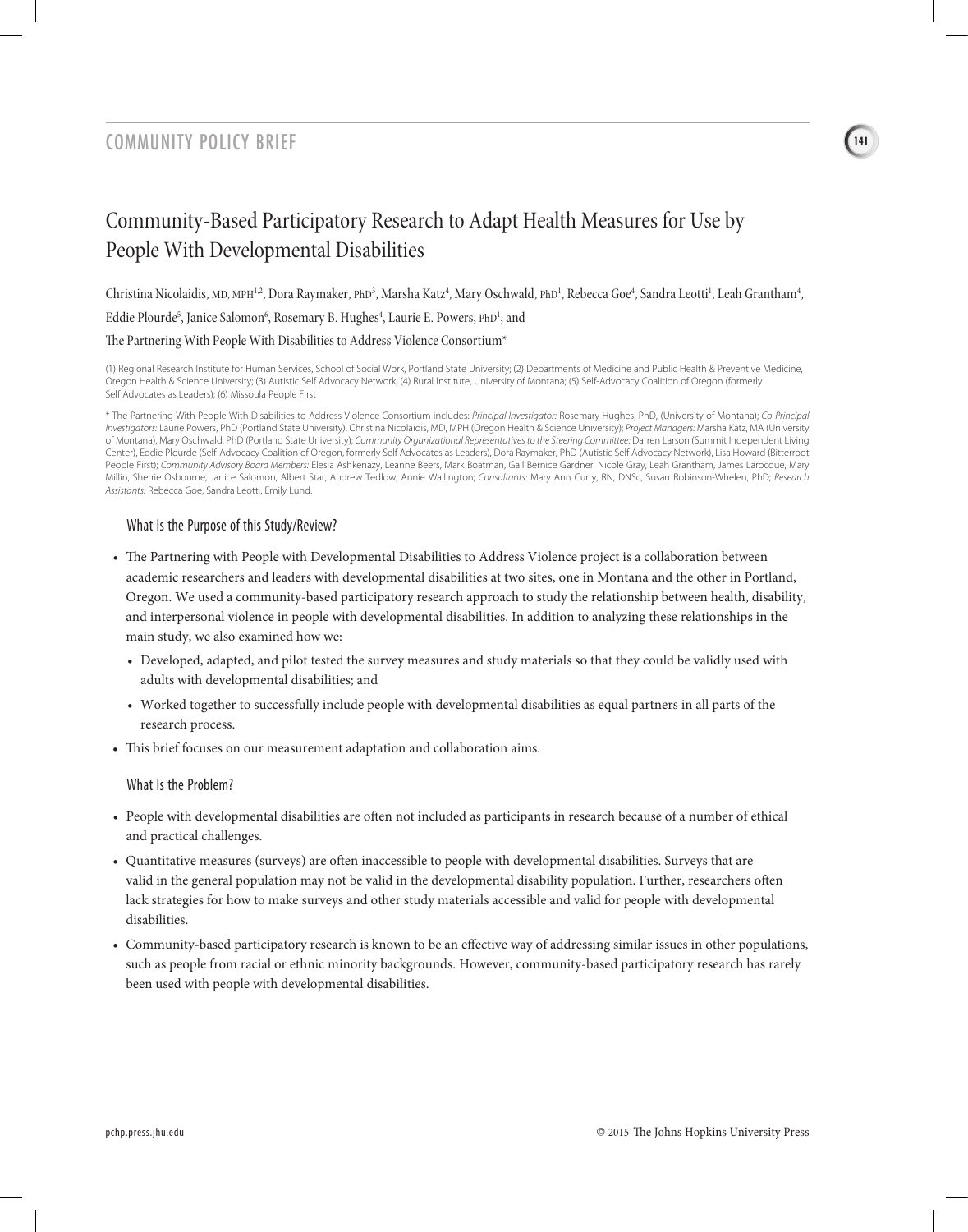#### What Are the Findings?

- • Attention to structure, communication, and process is necessary to balance power between academic researchers and community members.
	- • In-person meetings provided a common ground for communication.
	- • Communication accommodations included using accessible language, providing American Sign Language (ASL) interpreters, describing images, and reading written materials out loud.
	- • Other effective accessibility guidelines included respecting each other's needs, making materials available before meetings and holding pre-meetings to go over materials, providing summaries of actions and decisions before and after meetings, establishing a formal decision-making process, providing sensory objects, providing stipends for participating in meetings, reimbursing for transportation, inviting personal assistants to attend meetings, and implementing continuous check-ins and improvements.
- Our measurement adaptation process was done by:
	- • Collaboratively choosing surveys that would need the least amount of adapting and then splitting them up between the two sites (Montana and Oregon) for the main adaptation work;
	- Having a smaller group of self-advocates and academic researchers at Site One fix more obvious issues;
	- • Working on the adaptation as a larger group at Site One;
	- • Passing the adapted measure to the larger group at Site Two for a final check; and
	- • Having the principal investigators make a final decision regarding any differences in adaptation recommendations by the two sites.
- Adaptation guidelines we used were:
	- Only change something if it is not understandable;
	- • Do not change the meaning of anything; and
	- Do not remove questions or add questions.
- Adaptation strategies we used were to:
	- Make language more simple;
	- Make language more specific;
	- • Use "hot link" boxes to definitions or examples where it was not possible to simplify or specify language while still keeping its original meaning; and
	- • Use pictures to illustrate difficult ideas and response options (e.g., smiley faces to indicate a scale from "not at all bothered or upset" to "extremely bothered or upset"). Use of this strategy enabled us to keep all of the original response formats.
- • We used a collaborative process to create and adapt our other study materials, such as consent forms and recruitment fliers.
- • People with intellectual disabilities and people on the autism spectrum may have conflicting accessibility needs around language. Compromises need to be found to adapt language to be both simple and specific for surveys to be used by both populations.
- • People with a wide range of developmental disabilities were able to correctly paraphrase the meanings of our adapted surveys, and found the pictures were helpful. Those who were shown the original and adapted items either preferred the adapted version or felt they were both equally easy to understand.
- • Our adapted health measures for depression, posttraumatic stress disorder, social support, and physical health symptoms had similarly high reliability when used in our population of people with developmental disabilities as the original measures when used in the general population. There was no difference in reliability between participants who identified as having a cognitive disability and those who identified as being on the autism spectrum. Our adapted measure for perceived stress did not have high reliability; this may be in part because it is a four-item survey.